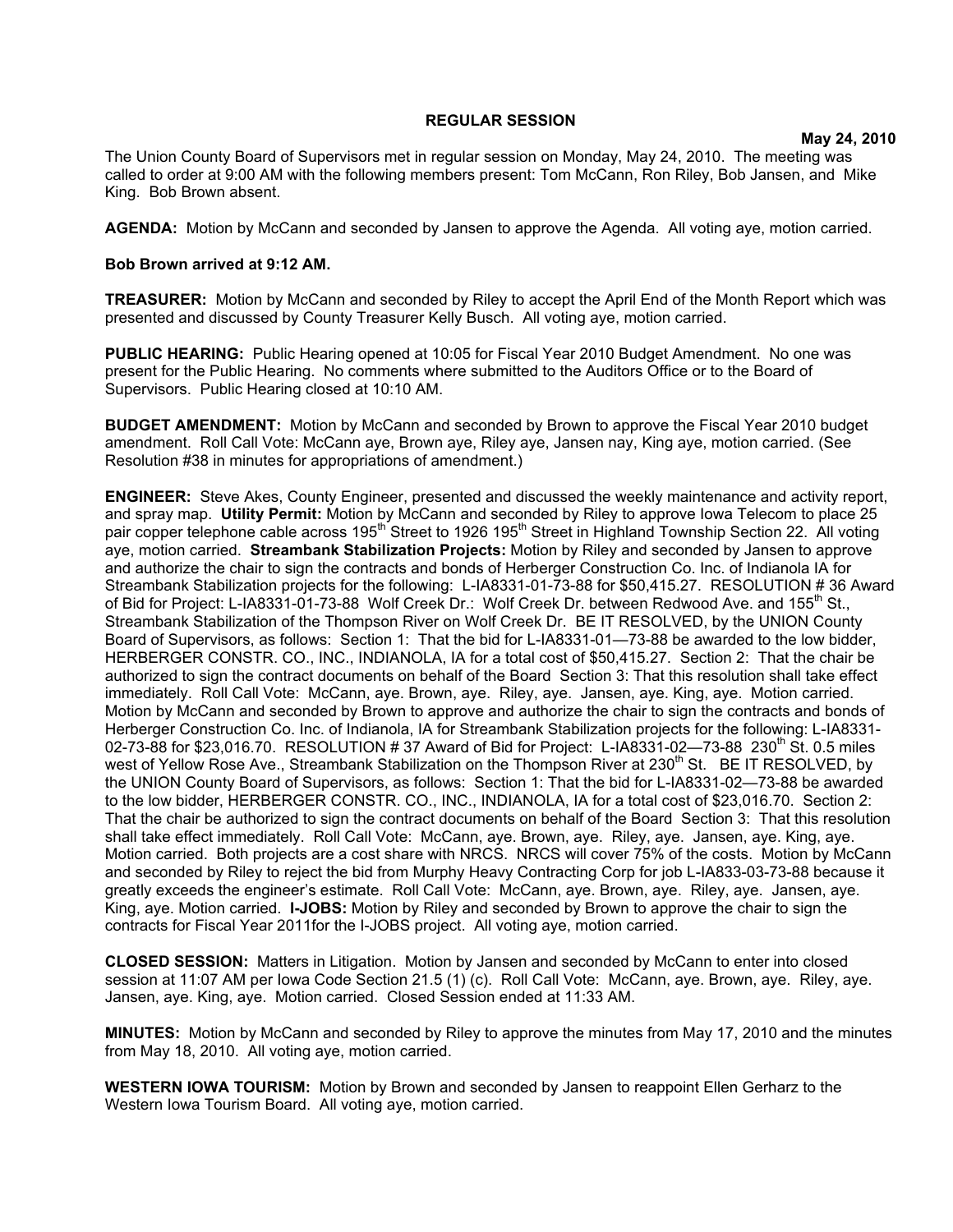**CLERKS REPORT:** Motion by Riley and seconded by McCann to accept the April Clerks Report for \$2,686.25. All voting aye, motion carried.

**APPROPRIATION RESOLUTION: RESOLUTION # 38 Fiscal Year 2009/2010 NOW** on this 24TH day of May, 2010, the matter of amending the fiscal year 2009-2010 appropriations come before the Union County Board of Supervisors. **WHEREAS** it is now necessary to amend the fiscal year 2009-2010 appropriations for these changes, in accordance with section 331.434(6) of the Code of Iowa. **BE AND IT IS HEREBY RESOLVED** that the appropriations for the following departments are amended for fiscal year 2009-2010 as follows:

|                            | <b>PRIOR</b>         | <b>INCREASE</b> | <b>AMENDED</b>       |
|----------------------------|----------------------|-----------------|----------------------|
| <b>DEPARTMENT</b>          | <b>APPROPRIATION</b> | (DECREASE)      | <b>APPROPRIATION</b> |
| Sheriff                    | 796,902              | 29,000          | 825.902              |
| <b>County Conservation</b> | 315,098              | 4.700           | 319,798              |
| <b>Human Services</b>      | 171.925              | 46,500          | 218.425              |
| <b>CARE</b>                | 20,000               | 42,000          | 62,000               |
| <b>District Court</b>      | 65.100               | 3,500           | 68,600               |
| <b>General Services</b>    | 1,971,541            | 54.478          | 2,026,019            |
| Debt Service               | 810.369              | 583.124         | 1,393,493            |

These changes are effective on this 24<sup>th</sup> day of May, 2010. Roll Call Vote: Brown aye, McCann aye, Riley aye, Jansen nay, King aye, motion carried

**CLAIMS AND HANDWRITTEN CLAIMS:** Motion by Brown and seconded by McCann to approve claims 108045- 108149 and handwritten claim for the Union County Health Insurance in the amount of \$39,674.17. All voting aye, motion carried.

| 0001 GENERAL BASIC FUND             |          | <b>TAYLOR RIDGE ESTATES INC</b>         | 8,441.48  |
|-------------------------------------|----------|-----------------------------------------|-----------|
| <b>ADAMS COUNTY SHERIFF</b>         |          | 3,300.00 UNION COUNTY SHERIFF           | 3,382.65  |
| ADVANCED LASER TECHNOLOGIES         | 129.95   | VILLAGE NORTHWEST UNLTD                 | 52.15     |
| <b>ALLIANT ENERGY</b>               | 72.19    | WALSH                                   | 174.00    |
| AMERICAN GOVERNMENTAL FINANCIA      | 2,470.00 | WAUBONSIE MENTAL HEALTH CENTER          | 219.00    |
| <b>ARAMARK</b>                      | 12.64    | 0010 MH-DD SERVICES FUND TOTAL:         | 37,270.14 |
| BILL'S FLOOR MACHINE SERVICE        | 329.73   |                                         |           |
| <b>BRICK GENTRY P C</b>             | 45.00    | 0011 RURAL SERVICES BASIC               |           |
| <b>BUSINESS FURNITURE WAREHOUSE</b> |          | 1,295.00 BARKER IMPLEMENT               | 631.36    |
| <b>CHAT MOBILITY</b>                |          | 301.77 BLAZEK GARY                      | 8.95      |
| <b>CITY OF CRESTON</b>              | 8,161.61 | <b>BOECKMAN</b>                         | 155.00    |
| <b>CRESTON AUTOMOTIVE</b>           |          | 619.28 DEAN LIETH                       | 200.00    |
| <b>CRESTON MUNICIPAL UTILITIES</b>  | 336.61   | HASLER, INC                             | 34.42     |
| DCI-SOR                             | 50.00    | <b>IOWA TELECOM</b>                     | 76.41     |
| <b>DISTRICT IV RECORDERS</b>        | 50.00    | <b>0011 RURAL SERVICES BASIC TOTAL:</b> | 1,106.14  |
| <b>FREMONT COUNTY SHERIFF</b>       | 33.00    |                                         |           |
| <b>GREEN VALLEY PEST CONTROL</b>    | 79.20    | 0020 SECONDARY ROAD FUND                |           |
| HEALTH TRUST PHYSICIANS CLINIC      | 792.00   | ADVANCED DRAINAGE SYSTEMS (ADS          | 1,542.60  |
| <b>HY-VEE INC</b>                   | 2,256.00 | ALLIANT ENERGY                          | 10.66     |
| <b>IACCVA VETERANS AFFAIRS</b>      | 50.00    | <b>BARKER IMPLEMENT</b>                 | 2.37      |
| <b>KENYON</b>                       | 80.00    | CARQUEST OF CRESTON                     | 19.19     |
| LUCAS COUNTY HEALTH CENTER          | 25.00    | <b>CRESTON MEDICAL CLINIC PC</b>        | 90.00     |
| MADISON CO HEALTH CARE              |          | 14,162.00 DENNY'S HYDRAULIC SHOP        | 143.00    |
| MADISON CO MEDICAL ASSOC            |          | 155.00 ED M FELD EQUIP CO INC           | 51.00     |
| <b>MADISON COUNTY ER DR</b>         |          | 234.00 HASLER, INC                      | 34.43     |
| <b>MAIL SERVICES LLC</b>            | 482.78   | HAWKEYE TRUCK EQUIPMENT                 | 16,696.00 |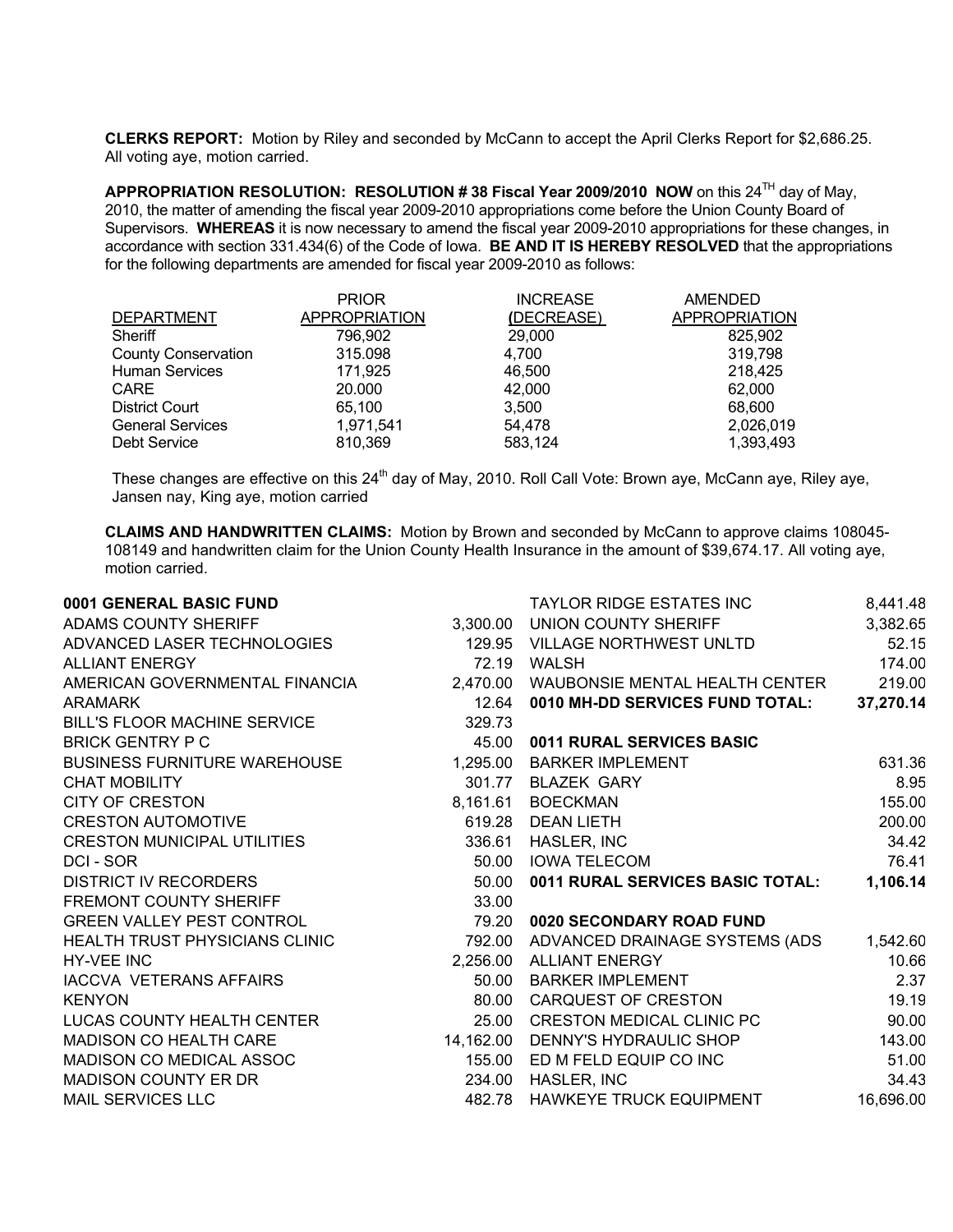| <b>MCMAHON DRUG STORE</b>          | 210.56    | HENNINGSEN CONSTRUCTION INC             | 711.54     |
|------------------------------------|-----------|-----------------------------------------|------------|
| MUFFLERS PLUS-QUIK LUBE            | 319.45    | IA DEPT TRANSPORTATION                  | 1,099.08   |
| NEW LIFE FAMILY MEDICINE PC        | 60.00     | <b>IDE INTAKE &amp; WELDING</b>         | 541.31     |
| OFFICE MACHINES COMPANY INC        | 113.90    | <b>INNOVATIVE INDUSTRIES</b>            | 180.00     |
| <b>RIPPERGER REPAIR</b>            | 15.00     | IOWA DEPT OF NATURAL RESOURCES          | 875.00     |
| SHRED-IT DES MOINES                |           | 73.10 IOWA GOLD DISTRIBUTING            | 187.50     |
| STATE MEDICAL EXAMINER             |           | 4,360.00 IOWA PRISON INDUSTRIES         | 2,200.80   |
| UNION CO PUBLIC FUNDING COUNCI     |           | 9,075.00 IOWA TELECOM                   | 578.00     |
| <b>US POST OFFICE</b>              | 300.00    | <b>JOHN THOMAS INC</b>                  | 701.50     |
| <b>WASTE MGMT OF CRESTON</b>       | 104.56    | MC KENNA TRUCK CENTER                   | 187.50     |
| 0001 GENERAL BASIC FUND TOTAL:     | 50,154.34 | NORSOLV PRODUCTS COMPANY                | 139.95     |
|                                    |           | PERU QUARRY INC                         | 2,346.50   |
| 0002 GENERAL SUPPLEMENTAL          |           | <b>QUALITY GLASS</b>                    | 170.00     |
| HENRY M ADKINS & SON INC           |           | 516.07 SERVICE TECHS INC                | 106.05     |
| TYLER INSURANCE SERVICES INC       |           | 193.00 SOUTHERN IOWA COUNCIL            | 1,996.76   |
| 0002 GENERAL SUPPLEMENTAL TOTAL:   |           | 709.07 0020 SECONDARY ROAD FUND TOTAL:  | 30,610.74  |
| 0004 LAW ENFORCEMENT CENTER        |           | 0024 CO REC RECORD MNGMNT FN            |            |
| <b>WASTE MGMT OF CRESTON</b>       |           | 104.57 IOWA COUNTY RECORDERS ASSOC      | 1,060.90   |
| 0004 LAW ENFORCEMENT CENTER TOTAL: |           | 104.57 0024 CO REC RECORD MGMNT FN TTL: | 1,060.90   |
| 0010 MH-DD SERVICES FUND           |           | <b>4000 EMERGENCY MNGMNT FUND</b>       |            |
| ADAMS COUNTY AUDITOR               |           | 11,019.05 AFTON STAR ENTERPRISE         | 31.50      |
| ADVANCEMENT SERVICES               |           | 832.00 ALLIANT ENERGY                   | 300.00     |
| <b>BIWER</b>                       |           | 382.80 CITY OF CRESTON                  | 2,676.16   |
| <b>BOOTH LAW FIRM</b>              |           | 206.39 CRESTON PUBLISHING CO            | 71.55      |
| CARE                               |           | 40.00 DUCKWORTH                         | 98.36      |
| CONCERNED INC                      | 464.63    | IOWA STATE SAVINGS BANK                 | 178.48     |
| <b>COUNTRY HAVEN CORP</b>          |           | 802.80 IOWA TELECOM                     | 142.00     |
| DALLAS COUNTY AUDITOR              |           | 120.75 OFFICE MACHINES COMPANY INC      | 43.58      |
| <b>GENESIS DEVELOPMENT INC</b>     |           | 395.12 PETTY CASH - EMA                 | 4.90       |
| GOODWILL OF THE HEARTLAND          |           | 1,005.75 VICKER PROGRAMMING & SERVICES  | 60.00      |
| <b>HARVEY</b>                      | 60.00     | <b>4000 EMERGENCY MNGMNT FND TTL:</b>   | 3,606.53   |
| JOHNSON COUNTY SHERIFF             | 31.50     |                                         |            |
| MAHASKA COUNTY HOSPITAL            |           | 3,035.00 4100 COUNTY ASSESSMENT EXPENSE |            |
| NISHNA PRODUCTIONS INC             |           | 5,038.40 CHAT MOBILITY                  | 12.64      |
| <b>OLESEN LAW FIRM</b>             | 99.58     | HANER                                   | 51.50      |
| PARTNERSHIP FOR PROGRESS           | 67.18     | M & M SALES COMPANY                     | 102.00     |
| <b>RIES LAW OFFICE</b>             | 759.00    | <b>4100 COUNTY ASSESS EXPENSE TTL:</b>  | 166.14     |
| <b>RRACAP</b>                      | 106.92    |                                         |            |
| <b>RUSSELL</b>                     |           | 56.72 4960 SANITARY LANDFILL            |            |
| <b>SIRF</b>                        | 172.00    | U S CELLULAR                            | 58.43      |
| <b>SWANSON</b>                     |           | 305.27 4960 SANITARY LANDFILL TTL:      | 58.43      |
|                                    |           | <b>GRND TTL:</b>                        | 124,847.00 |